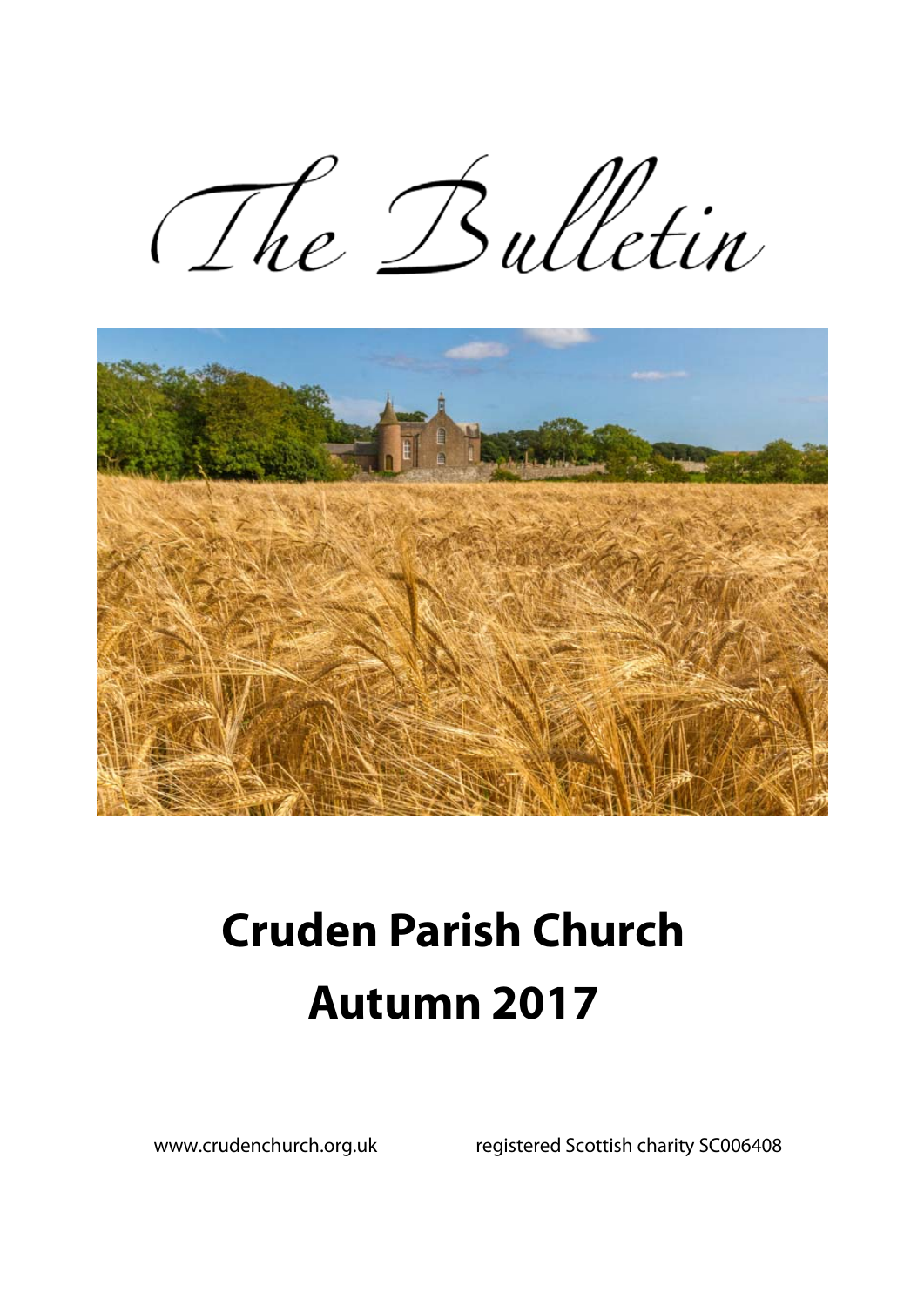# **Diary Dates Autumn 2017**

Worship services will continue every Sunday in the Church at 10 am

#### **SEPTEMBER**

| Sunday 3rd     | Time for Prayer - Vestry 11.15am                                                                 |
|----------------|--------------------------------------------------------------------------------------------------|
| Tuesday 5th    | Craft Group in Hall 1.30 pm                                                                      |
| Wednesday 6th  | Choir Practice 7.30 pm in Hall                                                                   |
| Sunday 17th    | Congregational Walk leaving church hall at<br>11.30 am: Forvie Nature Reserve                    |
| Tuesday 19th   | Craft Group in Hall 1.30 pm                                                                      |
| Thursday 21st  | Messy Church Hatton in Public Hall 3.30 pm                                                       |
| Monday 25th    | Guild in Hall 7.30 pm - Trussell Trust Food Bank<br><b>Jeannie Price</b>                         |
| <b>OCTOBER</b> |                                                                                                  |
| Sunday 1st     | <b>MORNING SERVICE</b><br><b>Sacrament of Holy Communion</b><br>Time for Prayer - Vestry 11.15am |
| Tuesday 3rd    | Craft Group in Hall 1.30 pm                                                                      |
| Wednesday 4th  | Choir Practice 7.30 pm in Hall                                                                   |
| Sunday 8th     | Congregational Walk leaving church hall at<br>11.30 am: Peterhead Town Trail -Part 2             |
| Thursday 12th  | Guild Presbyterial Council Meeting<br>New Aberdour Parish Church 7.30 pm                         |
| Tuesday 17th   | Craft Group in Hall 1.30 pm                                                                      |
| Thursday 19th  | Messy Church Hatton in Public Hall 3.30 pm                                                       |
| Sunday 22nd    | <b>HARVEST THANKSGIVING</b><br><b>Conducted by Elders</b>                                        |
| Sunday 29th    | <b>MORNING SERVICE</b><br><b>Conducted by Elders</b>                                             |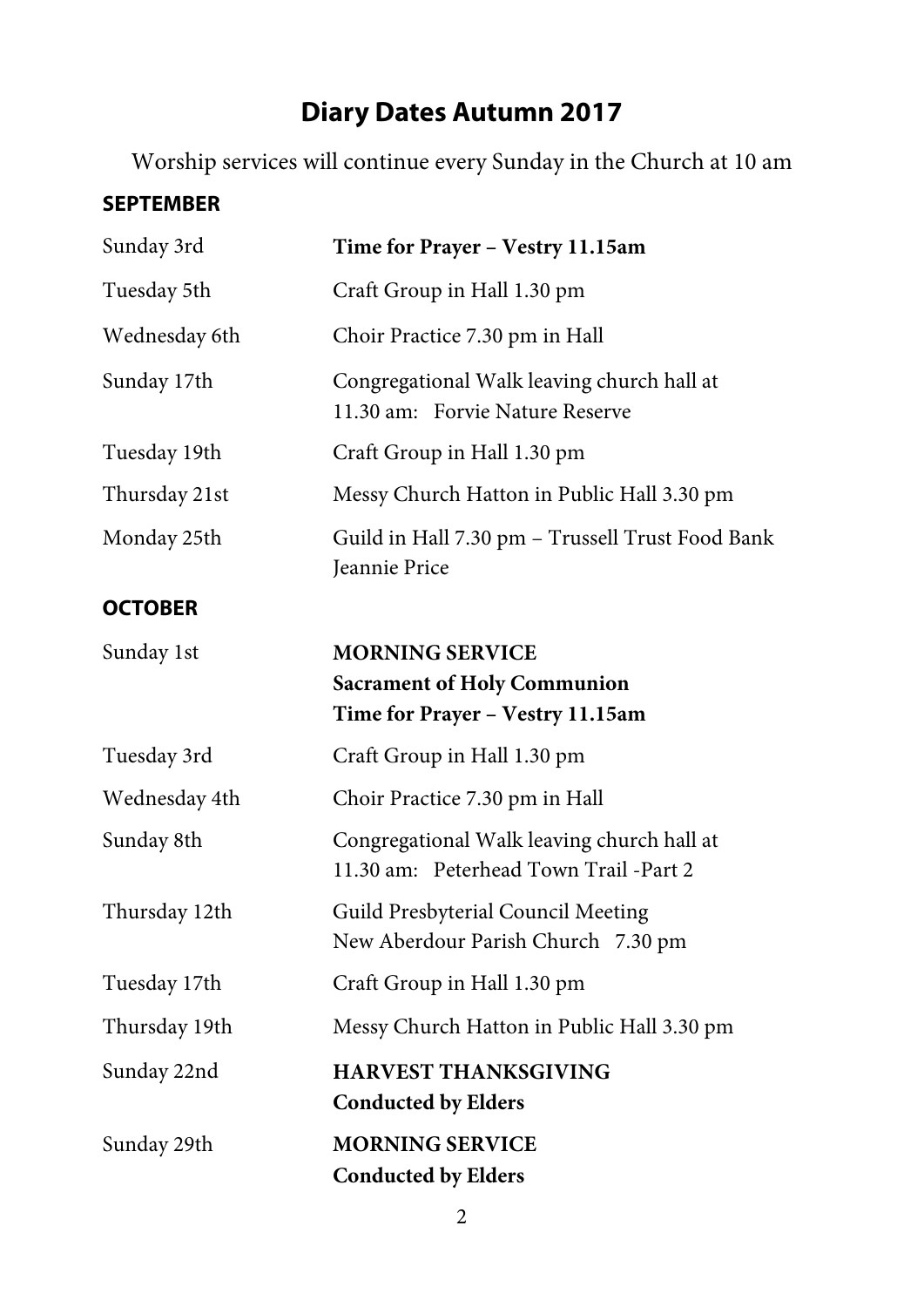| Monday 30th     | Guild in Hall 7.30 pm - Cyrenian Project<br>Lois Murphy             |
|-----------------|---------------------------------------------------------------------|
| Tuesday 31st    | Craft Group in Hall 1.30 pm                                         |
| <b>NOVEMBER</b> |                                                                     |
| Wednesday 1st   | Choir Practice 7.30 pm in Hall                                      |
| Sunday 5th      | Time for Prayer - Vestry 11.15am                                    |
| Sunday 12th     | <b>REMEMBRANCE SUNDAY 10.30 AM</b><br><b>Rev Fred Coutts</b>        |
| Tuesday 14th    | Craft Group in Hall 1.30 pm                                         |
| Thursday 16th   | Messy Church Hatton in Public Hall 3.30 pm                          |
| Sunday 19th     | <b>MORNING SERVICE</b><br>Conducted by Cruden Church Guild          |
| Sunday 26th     | <b>MORNING SERVICE</b>                                              |
|                 | <b>Sacrament of Holy Communion</b>                                  |
| Monday 27th     | Guild in Hall 7.30 pm - Guild Theme "Go in<br>Love" Rev Fred Coutts |
| Tuesday 28th    | Craft Group in Hall 1.30pm                                          |
| <b>DECEMBER</b> |                                                                     |
| Wednesday 6th   | Choir Practice 7.30 pm in Hall                                      |



# **CHANGE OF TIME:**

Please note that the service on 12th November, **Remembrance Sunday** will begin at the later time of 10.30 am

*The September Communion this year will now take place on 1st October.*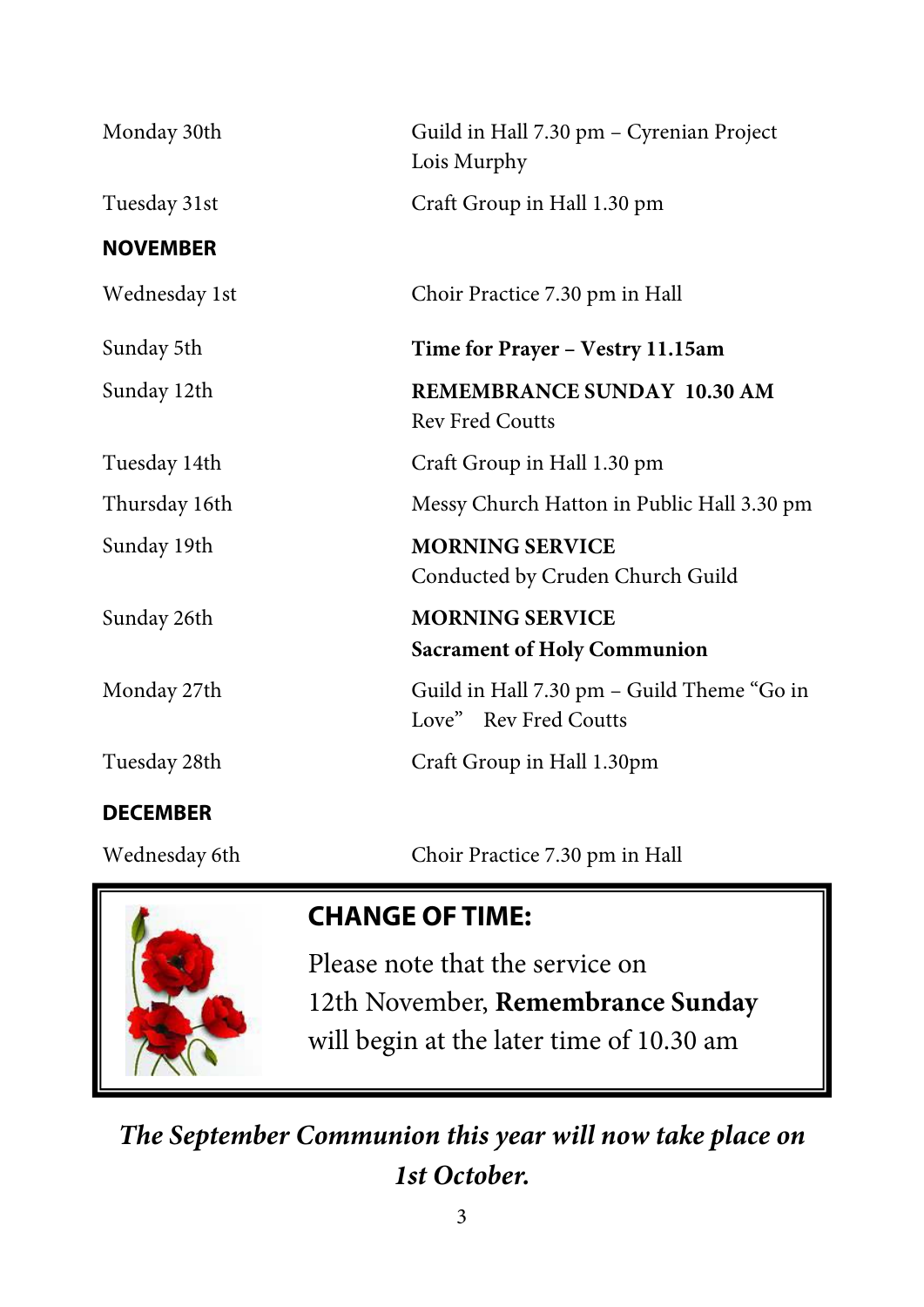# **CRUDEN CRAFT GROUP**

The Craft Group has continued to meet regularly throughout the summer and although some members have been missing due to holidays, there has been no shortage of work produced. Recently we were delighted to be able to help our friends from the Congregational Church in Peterhead by donating blankets, children's jumpers, hats and mitts which were added to their shipment leaving for Syria at the end of July. The ladies in the church very kindly sent us pictures of the recipients from a previous trip and we were all so pleased to be able to help in a small way to alleviate some of their suffering. Cruden Craft Group meets every second Tuesday in the church hall and any new members would be made most welcome.

**Carol Paul** 

# **CATCHING THE WIND**

I walked up to Slains Castle the other day. The weather was beautiful with fluffy white clouds in the sky and the sea a bright blue. Looking out past the ruins, there on the horizon I could see quite clearly the huge floating turbines of the new off-shore wind farm. We are quite familiar with turbines in Aberdeenshire, not least round our church which is guarded by five of them.

Some people love them, some people hate them, but what is clear, they are helping provide a renewable source of energy for us all. I am sure that I have heard recently that there was one day when all of Scotland's power needs was provided for by renewable sources.

As I stared out to sea to the big turbines my mind went to the conversation which Jesus had with Nicodemus where Jesus spoke about the power of the Spirit being like the wind: *The wind blows wherever it wishes; you hear the sound it makes, but you do not know where it comes from or where it is going.* (John 3:8) That mysterious, invisible power of the Spirit is there for us all, if we can but harness it, like the blades of a wind turbine catching the power of the wind. God provides us with a power to do more than we think we could ever manage. All we have to do is to open ourselves us and catch the wind of the Spirit. Then great and wonderful things can happen!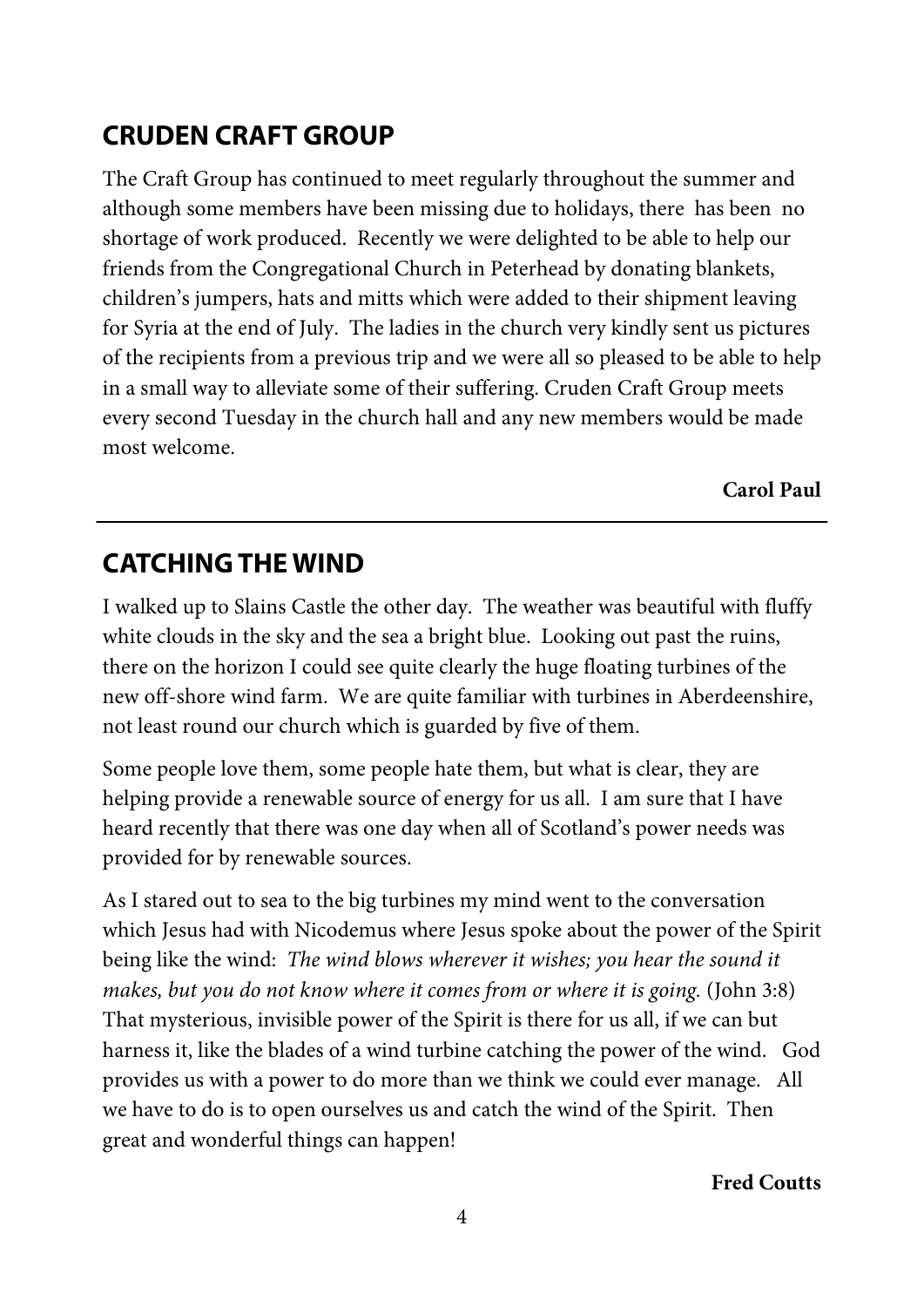

John Lamb, a former elder of Cruden Church, was married in King's College Chapel on 29th July. His bride is Marie-Christine Noguera from France. John's best man was his brother David. The photograph shows how very happy John and his bride were on the day.



### **CAKE & CANDY**

The amount raised at the three Cake & Candy Stalls over the summer months was an amazing £525. This will be forwarded to Christian Aid.. As always grateful thanks are expended to all who contributed in any way to this fundraising.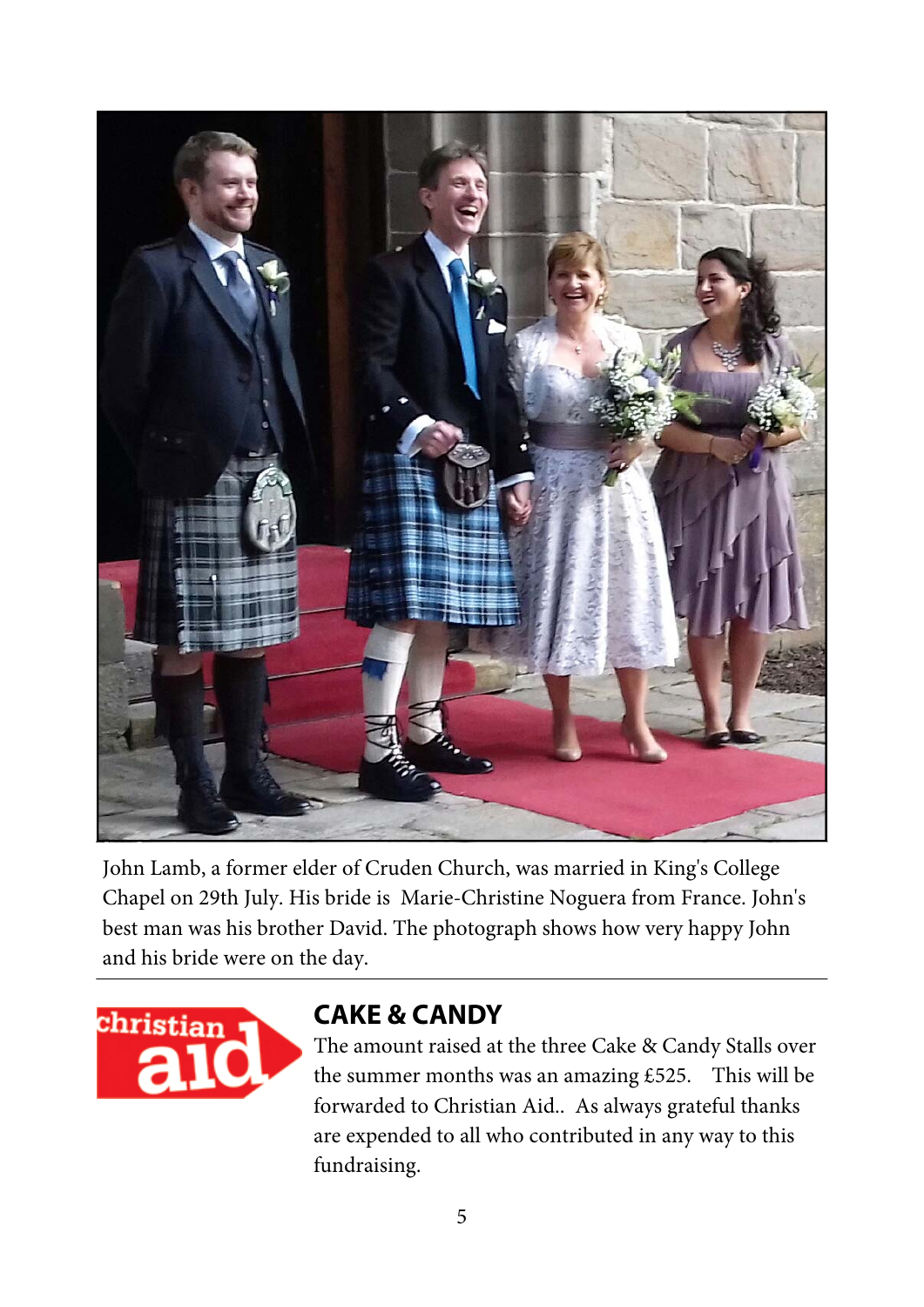People all over the world from New Zealand to America, from Sweden to Spain, from Auchnagat to Whitley Bay, are reading about Cruden Parish Church on our new Facebook page.

If you or family members use Facebook, make sure you follow Cruden Parish Church on Facebook, and share with our world-wide audience what is going on in our Church. Since we created the page on 11 July there have been nearly 1000 visits from all over the world.



# **SHOE BOX APPEAL**

During September and October covered shoe boxes will be available. Please consider filling one as they give great pleasure to people who have very little. Full boxes can be handed in at church or to Rosemary Reid, 11 Manse Road, Hatton.

There will be a box in the welcome area for items to add to boxes if you do not feel you can fill a box. Another way to contribute is by giving a donation, in the envelope attached to the leaflet, to help with transport costs.

Any questions. Contact Rosemary Reid: 01779841531

# **PRAYER TIME**

One of the main foundation blocks of any individual's Christian faith is prayer, it is one of the main ways we communicate with God the Father, Son and Holy Spirit. As a way to help develop our prayer witness as a congregation the Session agreed that we establish a Time of Prayer on a regular basis when those interested can come together and share a short time of prayer and reflection. It is planned to hold these meetings on the first Sunday of the month after tea/ coffee.

There will be no obligation on anyone to actually pray out loud, however your presence will be a great support in this initiative. If you feel in any way interested in this initiative then please come along on the first Sunday of the month and join us or contact Robert Esson (Tel 01779 813049) for more information.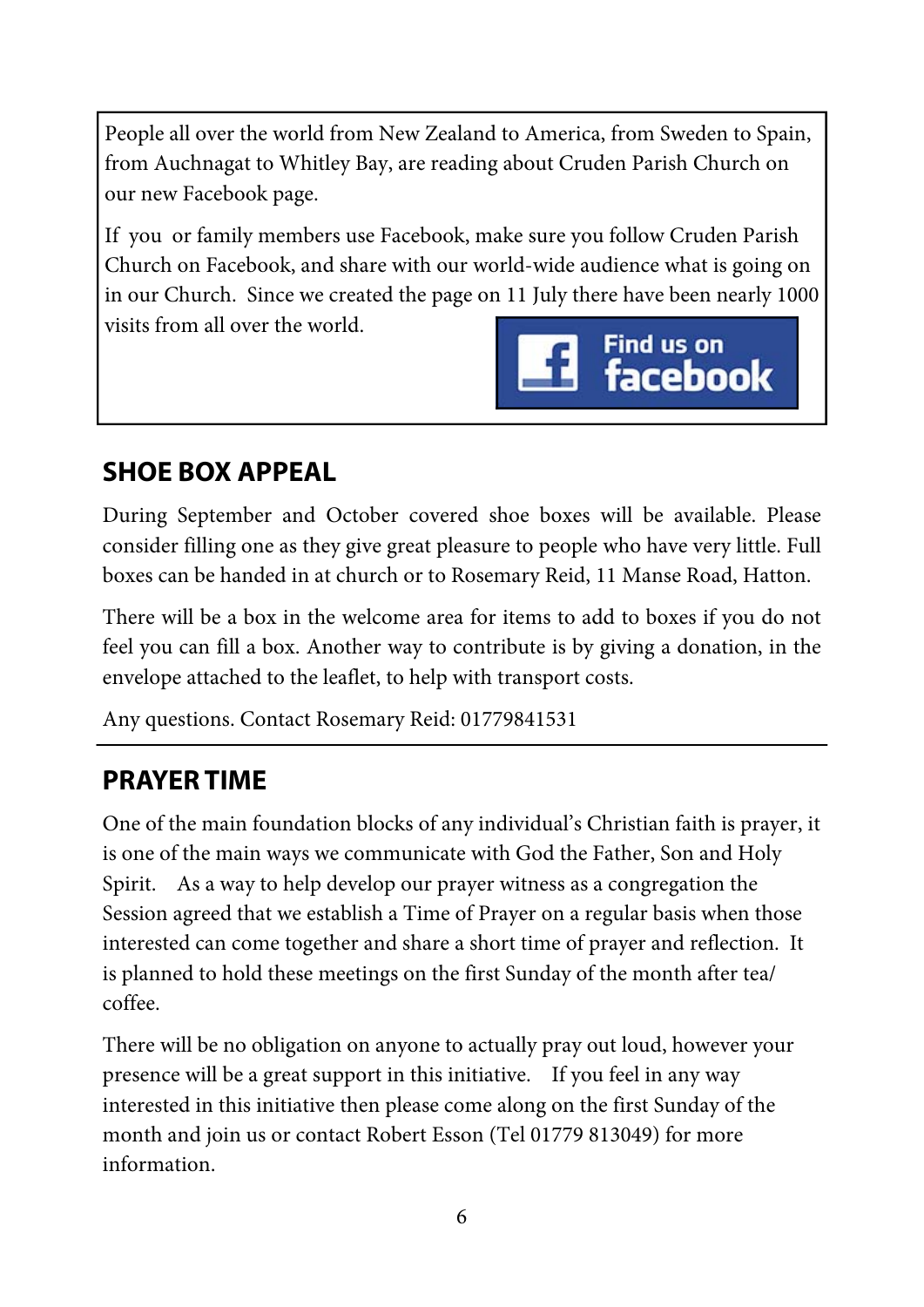### **CRUDEN WALKING GROUP**

#### **Den of Maidencraig**

Eleven walkers set off on 18 June in beautiful sunshine for Den of Maidencraig , Aberdeen where we enjoyed our picnic lunch. Eight of the group walked the four mile circular route from Dobbies Garden Centre to Kingswells and back to the Garden Centre where they met up with the rest of the group who did a leisurely walk round the Den of Maidencraig where they saw a moorhen and ducks in the pond. The yellow irises were also in full bloom along with other wild flowers. Refreshments were enjoyed at the Garden Centre.

#### **Duff House to Bridge of Alvah**

Sunday 23 July saw eight walkers travel to Banff. After our picnic lunch five members set off on the longer walk from Duff House, an art gallery and historic house in Banff. It began with a visit to the Ice House and then the

Mausoleum from where they continued on their way through the woods to the Bridge of Alvah. After crossing the River Deveron the walk continued along farm tracks and started to climb slightly. The next section is in more open countryside along a narrow road lined with honeysuckle, lilac, wild roses etc. The route then leaves the tarred road, climbs slightly and then descends along a grassy lane lined with mature trees. The walk then descends to sea level passing by Macduff Distillery before recrossing the river and returning to Duff House. Those doing the short walk had a leisurely walk along High Street and Castle Street towards the sea then past the Marina and back to Duff House via Low Street. A lovely cuppa was enjoyed in the Café at Duff House along with a fine piece.

**Maureen Esson** 

# **MESSY CHURCH**

Messy Church resumes on September 21st after the summer break when *I am the true vine* will be the theme. Do you want to know what this means? Come along and enjoy the activities we provide and find out.

Messy Church meeting dates: 19th October, 16th November, 21stDecember.



**The Messy Church Team**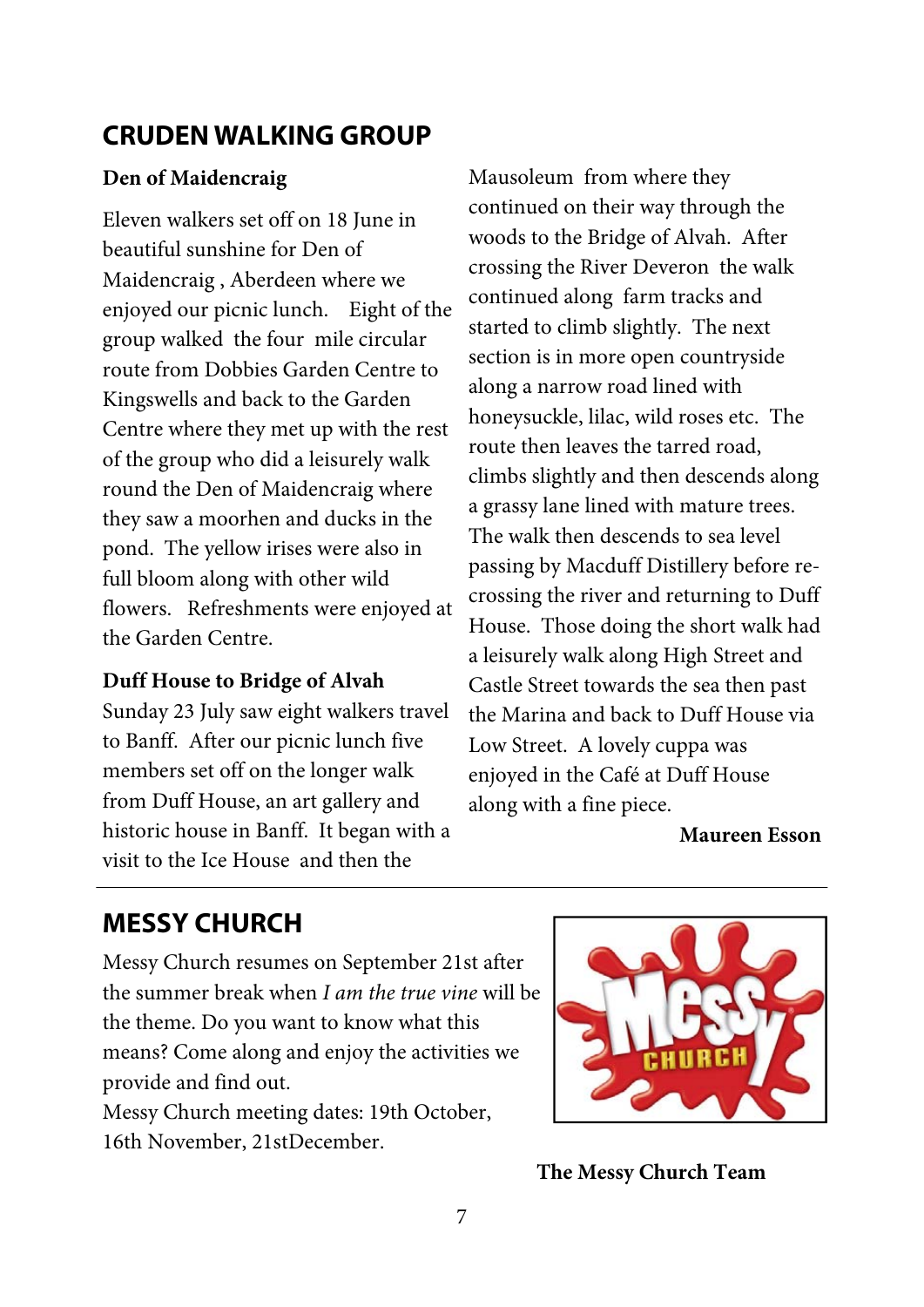

Baasandorj is carefully transferred to MAF's Cessna 206 Caravan

# **IN THE NICK OF TIME**

Mongolia, one of the 26 developing countries served by MAF, has many vast, inhospitable areas. So when a young boy fell badly during an important race, our 'Jesus plane' was the only way he could receive the help he needed

The call came through for an urgent medevac flight in mountainous Tosontsengel. A boy had been severely injured having fallen off a horse during the annual Mongolian festival Naadam. The summer festival, dating back to the time of Genghis Khan, has three main events – wrestling, archery and horse racing.

Baasandorj had suffered trauma to the head and was unconscious. An arduous 466 mile road trip wasn't an option, but fortunately Tosontsengel has a gravel airstrip which is regularly used by MAF.

Our team swung into action: co-ordinating the flight with hospitals and doctors, filing paperwork, checking weather conditions and ensuring that there was adequate fuel for the flight.

There was just one problem – the weather! At Ulaanbaatar, ominous dark clouds and a potential thunderstorm were looming, though the forecast for the area was still favourable.

In the afternoon, MAF Pilot Roy Rissanen left Ulaanbaatar with two local doctors, having prepared the aircraft to accommodate a stretcher, the doctors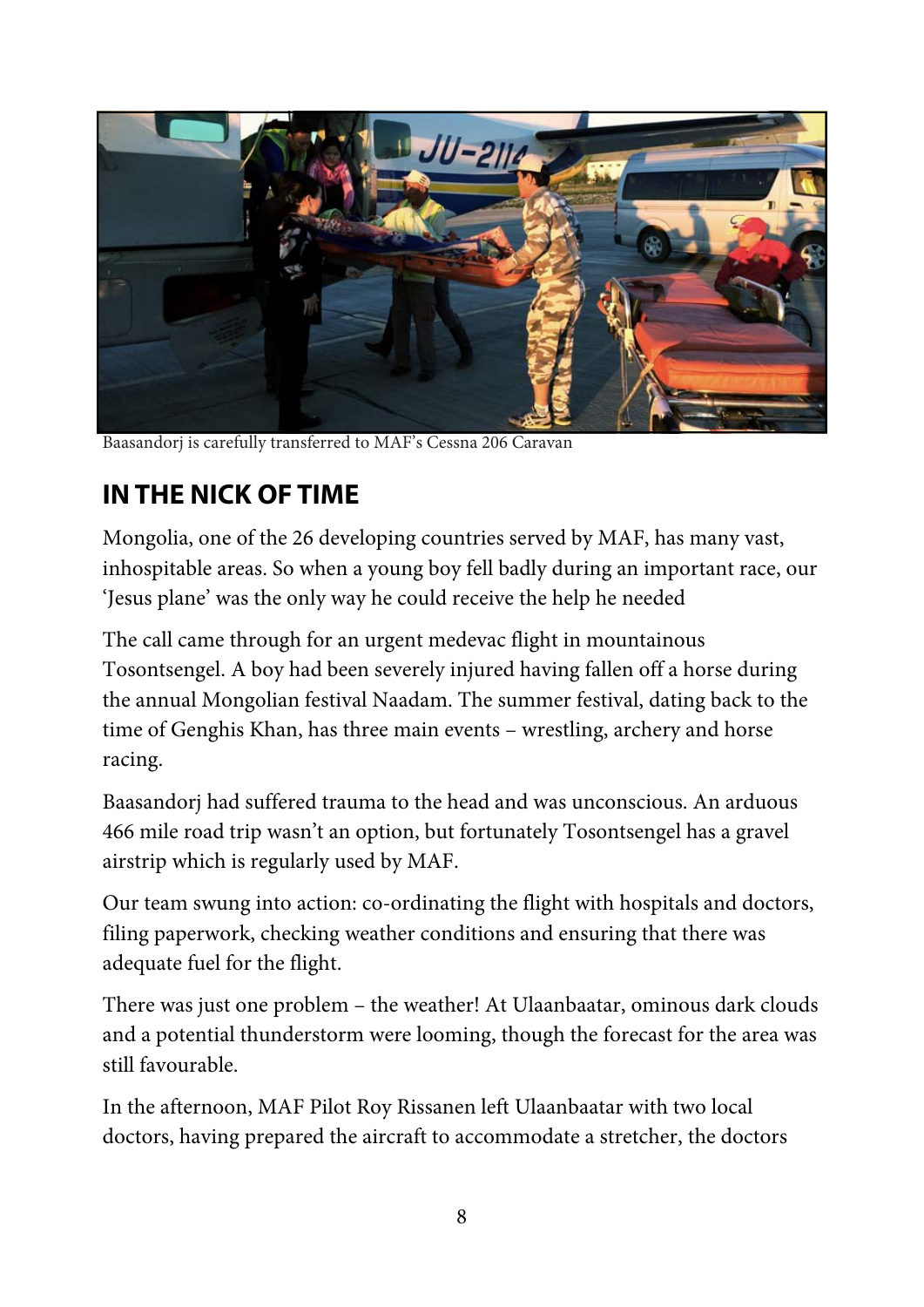and the family members who would be accompanying the 13-year-old boy.

Although there was heavy rain and lightning around Tosontsengel, this was still far enough away to make approach and landing possible – our light aircraft finally reaching the remote airstrip safely after a 2½-hour flight.

To make it back to Ulaanbaatar the same day, Roy had to comply with the rules for being on the ground well before sunset. But the patient was still in the local hospital, and wasn't ready.

With only 40 minutes to go before it was necessary for our plane to depart, time was at a premium, so the doctors hurried to the hospital.

Just as it started to look as if Roy might need to delay the flight until morning, a four-wheel drive was spotted bouncing towards the airfield. Wrapped in a blanket, and with his head immobilised with a neck support, Baasandorj was transferred to the waiting plane.

Though it was urgent we got him airborne as soon as possible, it was necessary for the stretcher to be handled as carefully as possible to prevent further injury.

Having loaded the critically ill patient on to the plane, the MAF pilot started the engine.

With a clear sky and a favourable wind, the flight was eventually completed in the nick of time.

As soon as the aircraft landed in Ulaanbaatar, the patient was met by an ambulance. The doctors there commended us for doing an excellent job and rushed Baasandorj to hospital to receive advanced care.

We later learned that Blue Sky Aviation – as MAF is known in Mongolia – had been praised on social media and various websites.

Baasandorj is one of the thousands of ill and injured people MAF has airlifted



throughout the developing world

To find out more about MAF's work and the people they serve in remote, hard-to-reach or isolated areas, visit their website **www.maf-uk.org**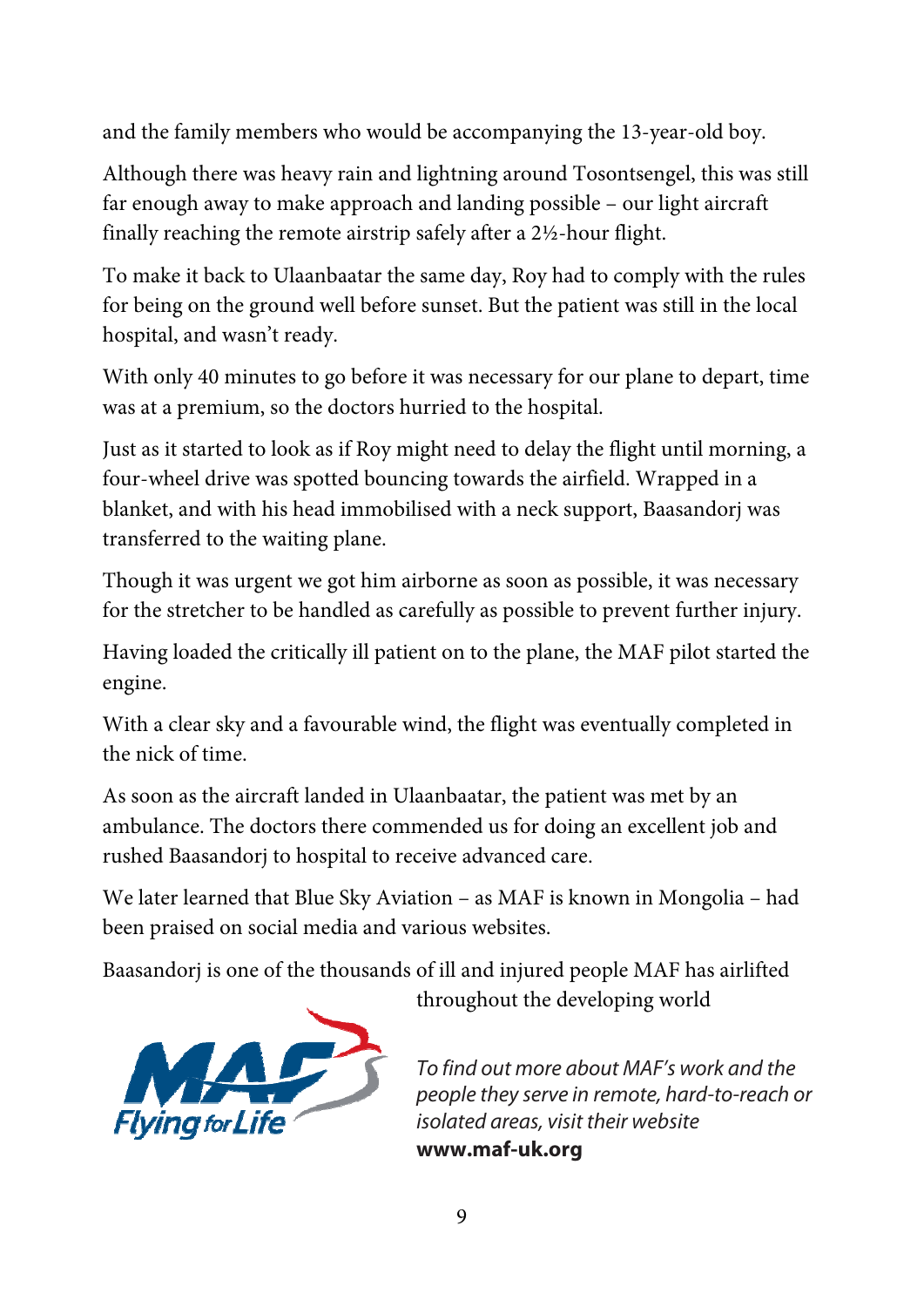

### **PARISH REGISTER DEATH**

Mrs Betty Smith, Deen Chavvin, 29 Slains Crescent, Cruden Bay Mrs Amy Taylor, 3 St Olave Place, Cruden Bay

### **HOLY COMMUNION**

#### **1 October 10 am**

Duty Elders Betty May, Beatrice Fawkes, Mary Bratton, Kate Clark, Peter Slamaker, Robert Petticrew, Adrian Smith, Kathleen Craig, Joyce Willox, Robert Esson.



#### **26 November 10 am**

Duty Elders Irene Will, Wilma Moir, Betty Forrester, Jim MacDonald, Adrian Smith, Beatrice Fawkes, Robert Esson, Maureen Esson, Rosemary Pittendrigh, Peter Slamaker.

### **Please note that the September Communion will now take place on 1st October.**

The next issue of the Bulletin will be published at the beginning of December. Please send all material to be included before **Sunday 19 November 2017** to: Fred Coutts Ladebank, 1 Manse Place, Hatton AB42 0UQ **bulletin@crudenchurch.org.uk**

Harvest Thanksgiving Service donations this year will go to Trussell Trust Food Bank

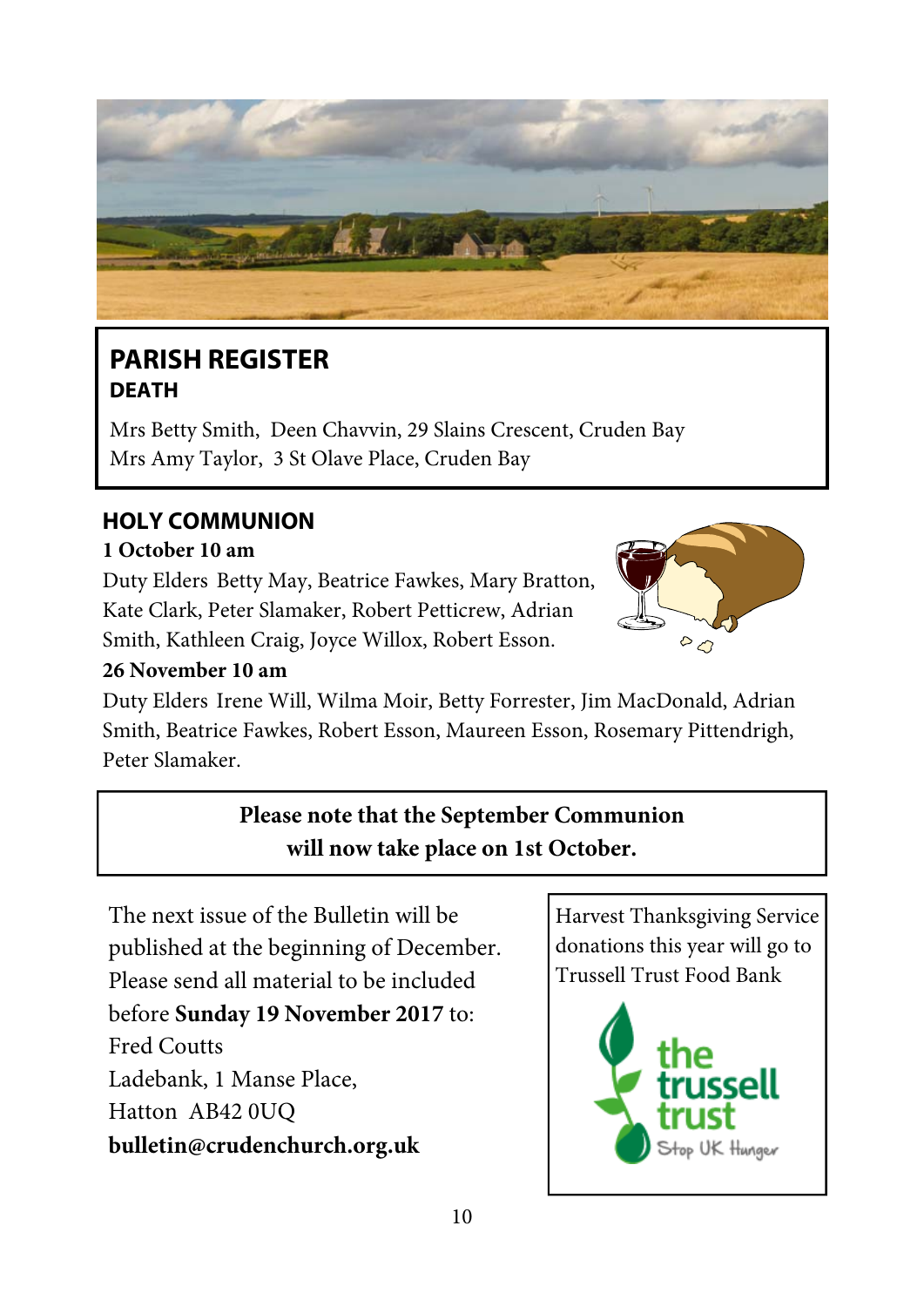### **Sunday Morning Duties 10 am**

| Date          | Door                                   | <b>Flowers</b>         | <b>Teas</b>                                      | Children                                  |
|---------------|----------------------------------------|------------------------|--------------------------------------------------|-------------------------------------------|
| 3 Sept        | Maureen Esson<br>Marilyn Samways       | Trish Smith            | Iris Durno<br>Jennifer Emslie                    | Katherine Hyman<br>Maureen Reid           |
| 10 Sept       | Maureen Esson<br>Marilyn Samways       | Rosemary Reid          | Norma Forman<br><b>Beatrice Fawkes</b>           | <b>Betty Forrester</b><br>Helen Smith     |
| 17 Sept       | Margaret Bruce<br>Ken Bruce            | Maureen Esson          | June Manning<br>Wilma Moir                       | Katherine Hyman<br>Joyce Willox           |
| 24 Sept       | Margaret Bruce<br>Ken Bruce            | Marilyn Samways        | <b>Irene Stott</b><br>Fiona Stephen              | Helen Smith<br>Maureen Reid               |
| 1 Oct         | Kathleen Craig<br>Kate Clark           | Rosemary Pittendrigh   | Margaret Adams<br>Rosemary Reid                  | Helen Smith<br>Katherine Hyman            |
| 8 Oct         | Kathleen Craig<br>Kate Clark           | <b>Watson Family</b>   | Marilyn Samways<br>Mary Bratton                  | Katherine Hyman<br><b>Beatrice Fawkes</b> |
| 15 Oct        | Fiona Stephen<br><b>Irene Stott</b>    | <b>Betty Morris</b>    | Doreen Buchan<br>Liz Carnie                      | School Holidays<br>No Junior Church       |
| 22 Oct        | Fiona Stephen<br><b>Irene Stott</b>    | Joyce Willox           | Kathleen Craig<br>Elma Cumming                   | School Holidays<br>No Junior Church       |
| 29 Oct        | <b>Beatrice Fawkes</b><br>June Manning | Trish Smith            | Margaret Bruce<br>June Manning                   | School Holidays<br>No Junior Church       |
| 5 Nov         | <b>Beatrice Fawkes</b><br>June Manning | <b>Betty Forrester</b> | <b>Iennifer Emslie</b><br><b>Beatrice Fawkes</b> | Helen Smith<br>Maureen Reid               |
| 12 Nov        | Joyce Willox<br>Adrian Smith           | Mary Bratton           | <b>NO TEAS</b>                                   | No Junior Church                          |
| <b>19 Nov</b> | Joyce Willox<br>Adrian Smith           | Mary McNaughtan        | Wilma Moir<br>Marilyn Samways                    | Katherine Hyman<br>Helen Smith            |
| 26 Nov        | Doreen Buchan<br>Liz Carnie            | Marilyn Samways        | Fiona Stephen<br><b>Irene Stott</b>              | Katherine Hyman<br>Rosemary Reid          |
| 3 Dec         | Doreen Buchan<br>Liz Carnie            | Mary Bratton           | Rosemary Reid<br>Margaret Adams                  | Helen Smith<br>Maureen Reid               |

**Reminder to those on duty**. If you are unable to do door or tea duties, please endeavour to find someone to do them for you.